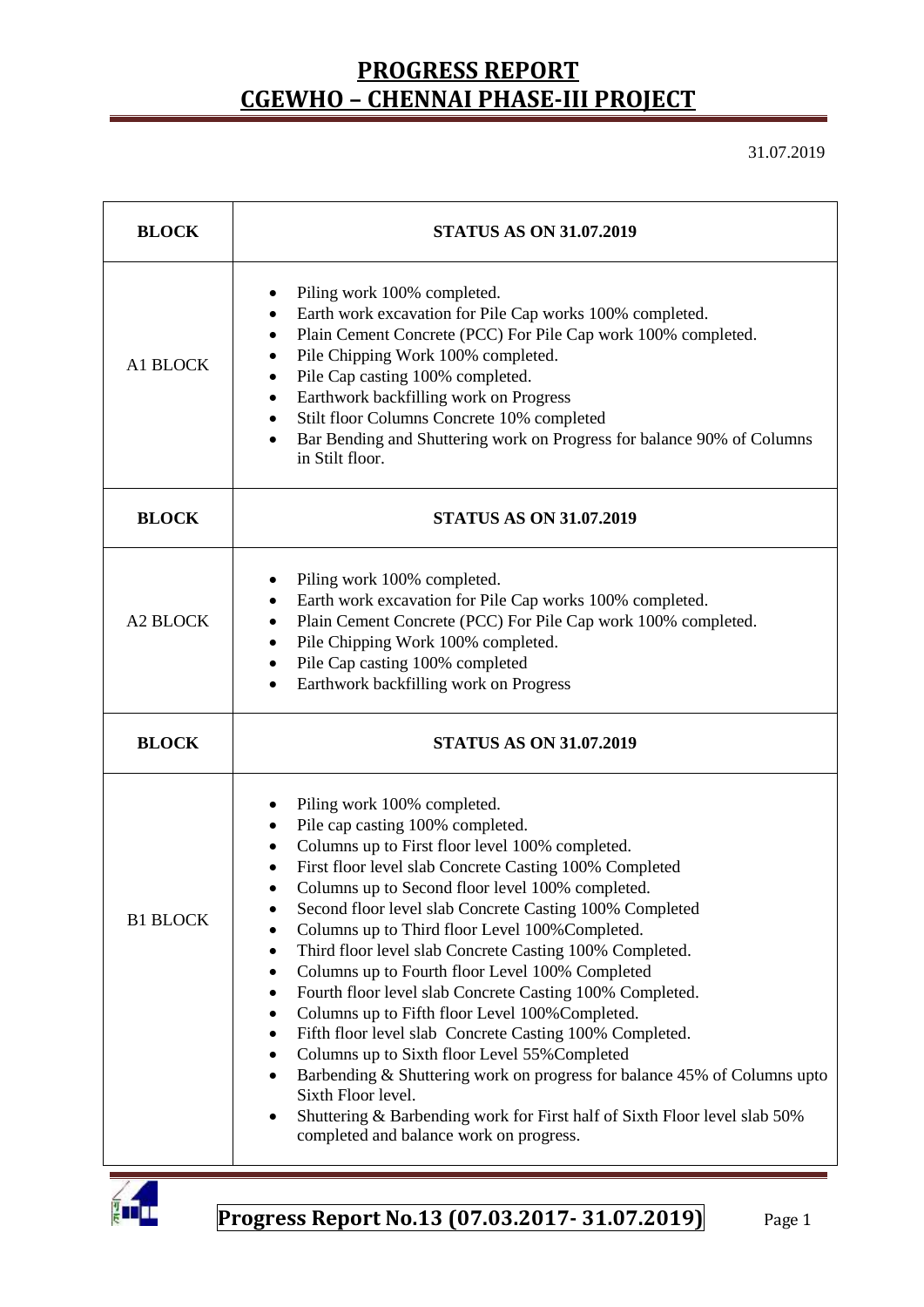|                      | Block work for Model Flat at First Floor 100% completed.<br>٠<br>Ceiling & Wall Plastering work for Model flat 100% Completed.<br>$\bullet$<br>Finishing works for Model Flat on progress in fullswing<br>$\bullet$                                                                                                                                                                                                                                                                                                                                                                                                                                                                                                                                                                                                                                                                                                                                                                                                                                                                                                                                                                                                               |  |  |  |  |
|----------------------|-----------------------------------------------------------------------------------------------------------------------------------------------------------------------------------------------------------------------------------------------------------------------------------------------------------------------------------------------------------------------------------------------------------------------------------------------------------------------------------------------------------------------------------------------------------------------------------------------------------------------------------------------------------------------------------------------------------------------------------------------------------------------------------------------------------------------------------------------------------------------------------------------------------------------------------------------------------------------------------------------------------------------------------------------------------------------------------------------------------------------------------------------------------------------------------------------------------------------------------|--|--|--|--|
| <b>BLOCK</b>         | <b>STATUS AS ON 31.07.2019</b>                                                                                                                                                                                                                                                                                                                                                                                                                                                                                                                                                                                                                                                                                                                                                                                                                                                                                                                                                                                                                                                                                                                                                                                                    |  |  |  |  |
| <b>B2 BLOCK</b>      | Piling work 100% completed.<br>٠<br>Earth work excavation for Pile Cap works 100% completed.<br>٠<br>PCC for pile cap 100% completed.<br>$\bullet$<br>Pile Cap Casting 100% completed<br>٠<br>Columns up to First floor level 100% completed.<br>٠<br>First floor level slab First Half Concrete Casting 100% Completed.<br>٠<br>Shuttering & Barbending work for Second Half of First Floor Level slab on<br>progress                                                                                                                                                                                                                                                                                                                                                                                                                                                                                                                                                                                                                                                                                                                                                                                                            |  |  |  |  |
| <b>BLOCK</b>         | <b>STATUS AS ON 31.07.2019</b>                                                                                                                                                                                                                                                                                                                                                                                                                                                                                                                                                                                                                                                                                                                                                                                                                                                                                                                                                                                                                                                                                                                                                                                                    |  |  |  |  |
| C1 BLOCK             | Piling work 100% completed.<br>$\bullet$<br>Pile cap casting 100% completed.<br>٠<br>Columns up to First floor level 100% completed.<br>٠<br>First floor level slab Concrete Casting 100% Completed.<br>٠<br>Columns up to Second floor level 100% completed.<br>٠<br>Second floor level slab Concrete Casting 100% Completed<br>Columns up to Third floor level 100% completed.<br>٠<br>Third floor level slab Concrete Casting 100% Completed.<br>٠<br>Columns up to Fourth floor level 100% completed.<br>٠<br>Fourth floor level slab Concrete Casting 100% Completed.<br>٠<br>Columns up to Fifth floor level 100% completed.<br>٠<br>Fifth floor level slab First Half Concrete Casting 100% Completed.<br>Shuttering & Barbending work for Second half of Fifth Floor level slab 95%<br>completed and balance work on progress<br>Columns up to Sixth Floor Level 50% Completed.<br>$\bullet$<br>Shuttering & Barbending work for First half of Sixth Floor level slab 75%<br>$\bullet$<br>completed and balance work on progress.<br>Block work for Model Flat at First Floor 100% completed.<br>Ceiling & Wall Plastering work for Model flat 100% Completed.<br>Finishing works for Model Flat on progress in fullswing |  |  |  |  |
| <b>BLOCK</b>         | <b>STATUS AS ON 31.07.2019</b>                                                                                                                                                                                                                                                                                                                                                                                                                                                                                                                                                                                                                                                                                                                                                                                                                                                                                                                                                                                                                                                                                                                                                                                                    |  |  |  |  |
| C <sub>2</sub> BLOCK | Piling work 100% completed.<br>٠<br>Pile cap casting 100% completed.<br>Columns up to First floor level 100% completed.<br>First floor level slab Concrete Casting 100% Completed.<br>$\bullet$<br>Columns up to Second Floor level 100% Completed.                                                                                                                                                                                                                                                                                                                                                                                                                                                                                                                                                                                                                                                                                                                                                                                                                                                                                                                                                                               |  |  |  |  |

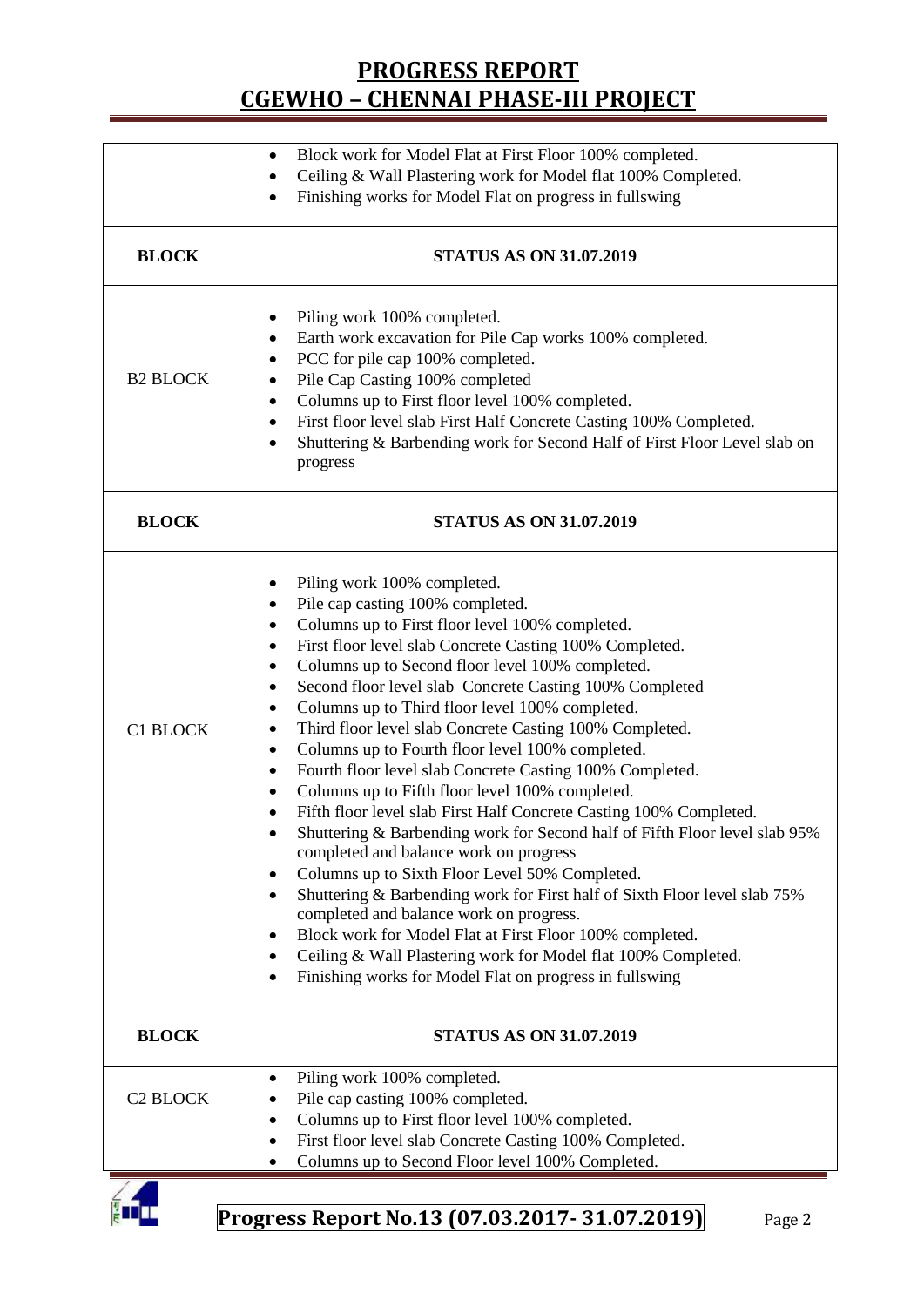|              | Second floor level slab Concrete Casting 100% Completed.<br>$\bullet$<br>Columns up to Third Floor level 100% Completed.<br>$\bullet$<br>Third floor level slab First Half Concrete Casting 100% Completed.<br>٠<br>Shuttering & bar bending work for Second Half of Third floor level slab 65%<br>$\bullet$<br>completed and balance work on progress.<br>Columns up to Fourth Floor level 50% Completed.<br>٠<br>Shuttering work for First Half of Fourth floor level slab 60% completed and<br>balance work on progress.<br>Barbending Fabrication work for First Half of Fourth floor level slab 30%<br>$\bullet$<br>completed and balance work on progress. |  |  |  |
|--------------|------------------------------------------------------------------------------------------------------------------------------------------------------------------------------------------------------------------------------------------------------------------------------------------------------------------------------------------------------------------------------------------------------------------------------------------------------------------------------------------------------------------------------------------------------------------------------------------------------------------------------------------------------------------|--|--|--|
| <b>BLOCK</b> | <b>STATUS AS ON 31.07.2019</b>                                                                                                                                                                                                                                                                                                                                                                                                                                                                                                                                                                                                                                   |  |  |  |
| C3 BLOCK     | Piling work 100% completed.<br>٠<br>Pile cap casting 100% completed.<br>$\bullet$<br>Columns up to Stilt floor level 100% completed.<br>$\bullet$<br>PCC flooring for Stilt Floor 100% Completed.<br>٠<br>Columns up to First floor level 100% completed.<br>٠<br>First floor level slab Concrete Casting 100% Completed.<br>٠<br>Columns up to Second Floor level 50% Completed.<br>$\bullet$<br>Shuttering & bar bending work on progress for balance 50% of Columns upto<br>$\bullet$<br>Second floor level                                                                                                                                                   |  |  |  |
| <b>BLOCK</b> | <b>STATUS AS ON 31.07.2019</b>                                                                                                                                                                                                                                                                                                                                                                                                                                                                                                                                                                                                                                   |  |  |  |
| D1 BLOCK     | Piling work 100% completed.<br>٠<br>Earth work excavation for Pile Cap works 100% completed.<br>٠<br>Plain Cement Concrete for Pile Cap work 100% completed.<br>٠<br>Pile Chipping Works 100% completed.<br>Pile cap Concrete casting 100% completed.<br>Earthwork Backfilling 100% Completed<br>٠<br>Short columns upto Stilt floor Level 90% Completed and balance work on<br>progress                                                                                                                                                                                                                                                                         |  |  |  |
| <b>BLOCK</b> | <b>STATUS AS ON 31.07.2019</b>                                                                                                                                                                                                                                                                                                                                                                                                                                                                                                                                                                                                                                   |  |  |  |
| D2 BLOCK     | Piling work 100% completed.<br>Pile cap casting 100% completed.<br>Columns up to First floor level 100% completed.<br>First floor level slab Concrete Casting 100% Completed<br>٠<br>Columns up to Second floor level 100% completed.<br>٠<br>Second floor level slab Concrete Casting 100% Completed<br>Columns up to Third floor level 100% completed.<br>Third floor level slab Concrete Casting 100% Completed.<br>Columns up to Fourth floor level 100% completed.<br>٠                                                                                                                                                                                     |  |  |  |

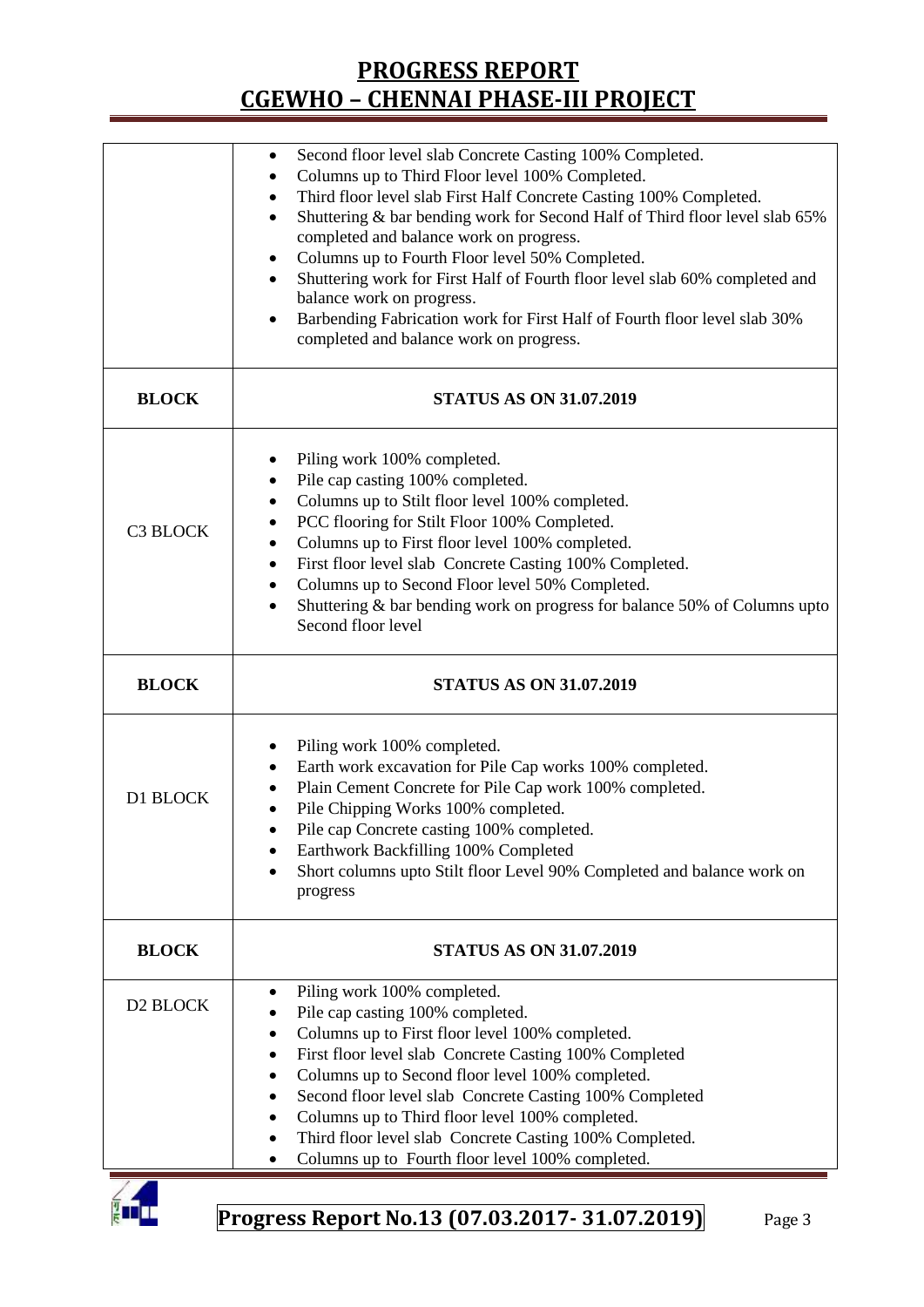|                                 | Fourth floor level slab Concrete Casting 100% Completed.<br>٠<br>Columns upto Fifth Floor level Slab 50% Completed<br>٠<br>Shuttering & Bar bending work for columns upto Fifth floor level on<br>$\bullet$<br>progress for balance 50% of Columns.<br>Shuttering & Bar bending work for First half of Fifth floor level slab 40%<br>completed and balance work on progress.<br>Block work for Model Flat at First Floor 100% completed.<br>٠<br>Ceiling & Wall Plastering work for Model flat 100% Completed.<br>٠<br>Model Flat Finishing works on progress in full swing                                                                 |  |  |  |  |
|---------------------------------|---------------------------------------------------------------------------------------------------------------------------------------------------------------------------------------------------------------------------------------------------------------------------------------------------------------------------------------------------------------------------------------------------------------------------------------------------------------------------------------------------------------------------------------------------------------------------------------------------------------------------------------------|--|--|--|--|
| <b>BLOCK</b>                    | <b>STATUS AS ON 31.07.2019</b>                                                                                                                                                                                                                                                                                                                                                                                                                                                                                                                                                                                                              |  |  |  |  |
| D3 BLOCK                        | Piling work 100% completed.<br>Pile cap casting 100% completed.<br>Columns up to First floor level 100% completed.<br>First floor level slab Concrete Casing 100% Completed.<br>$\bullet$<br>Columns up to Second floor level 100% completed.<br>٠<br>Second floor level slab Concrete Casing 100% Completed.<br>٠<br>Columns up to Third floor level 70% completed.<br>٠<br>Shuttering & Bar bending work on progress for balance 30% columns upto<br>٠<br>Third floor level.<br>Third floor level First Half Slab Concrete Casing 100% Completed.<br>٠<br>Barbending Fabrication Work on progress for Columns upto Fourth Floor<br>Level. |  |  |  |  |
| <b>BLOCK</b>                    | <b>STATUS AS ON 31.07.2019</b>                                                                                                                                                                                                                                                                                                                                                                                                                                                                                                                                                                                                              |  |  |  |  |
| <b>COMMUNITY</b><br><b>HALL</b> | Piling work 100% completed.<br>Earth work excavation for Pile Cap works 100% Completed.<br>PCC for pile cap 100% completed<br>Pile cap casting 100% completed.<br>Earthwork backfilling 90% completed<br>Stilt Floor Columns Concrete 50% completed.<br>Bar bending & shuttering work on progress for balance 50% of Stilt floor<br>$\bullet$<br>columns.                                                                                                                                                                                                                                                                                   |  |  |  |  |

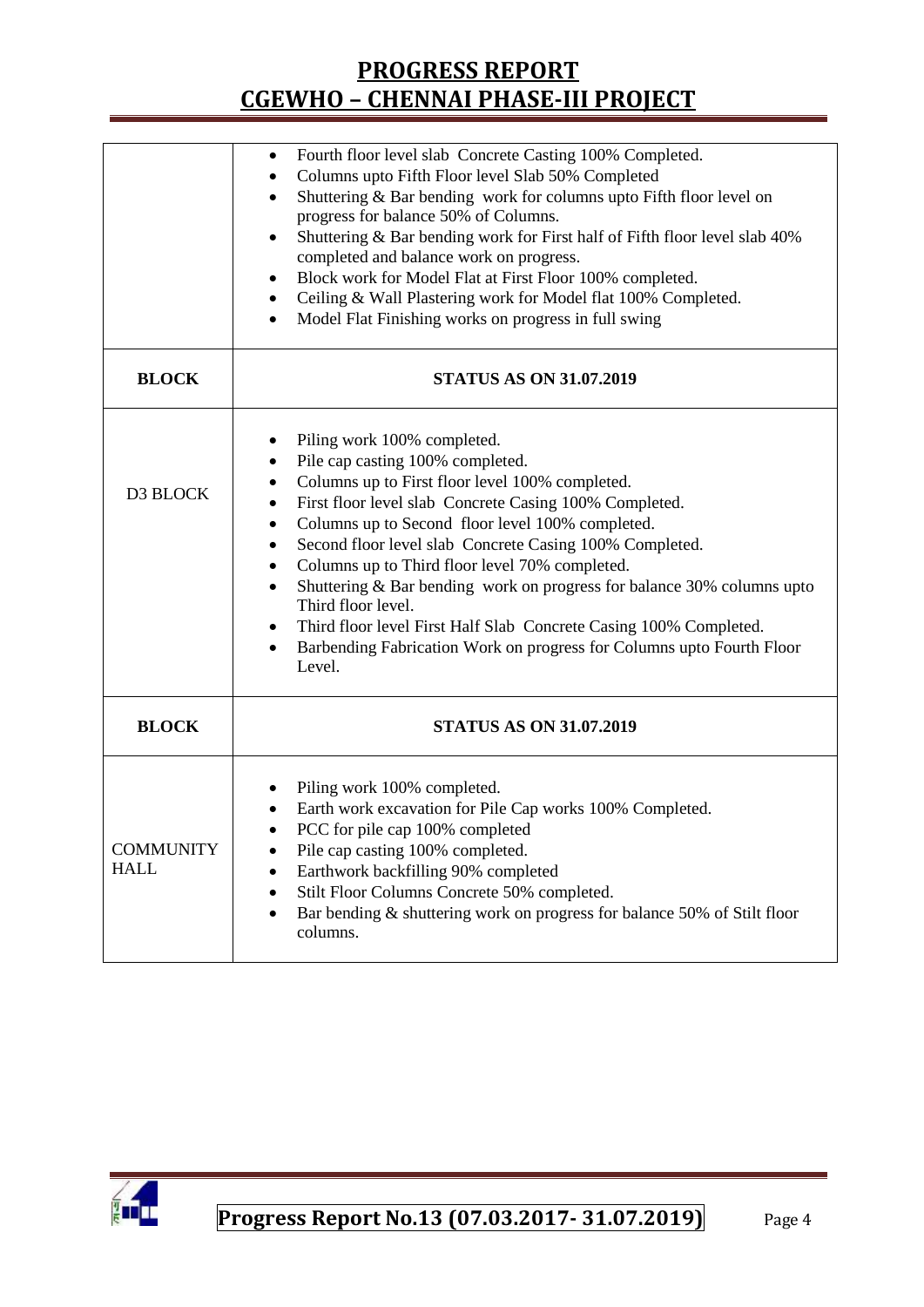#### **PHOTOGRAPHS OF WORK PROGRESS AS ON 31.07.2019**

In Block A1: Stilt Floor Levelling & Stilt Floor Column Concrete on progress..



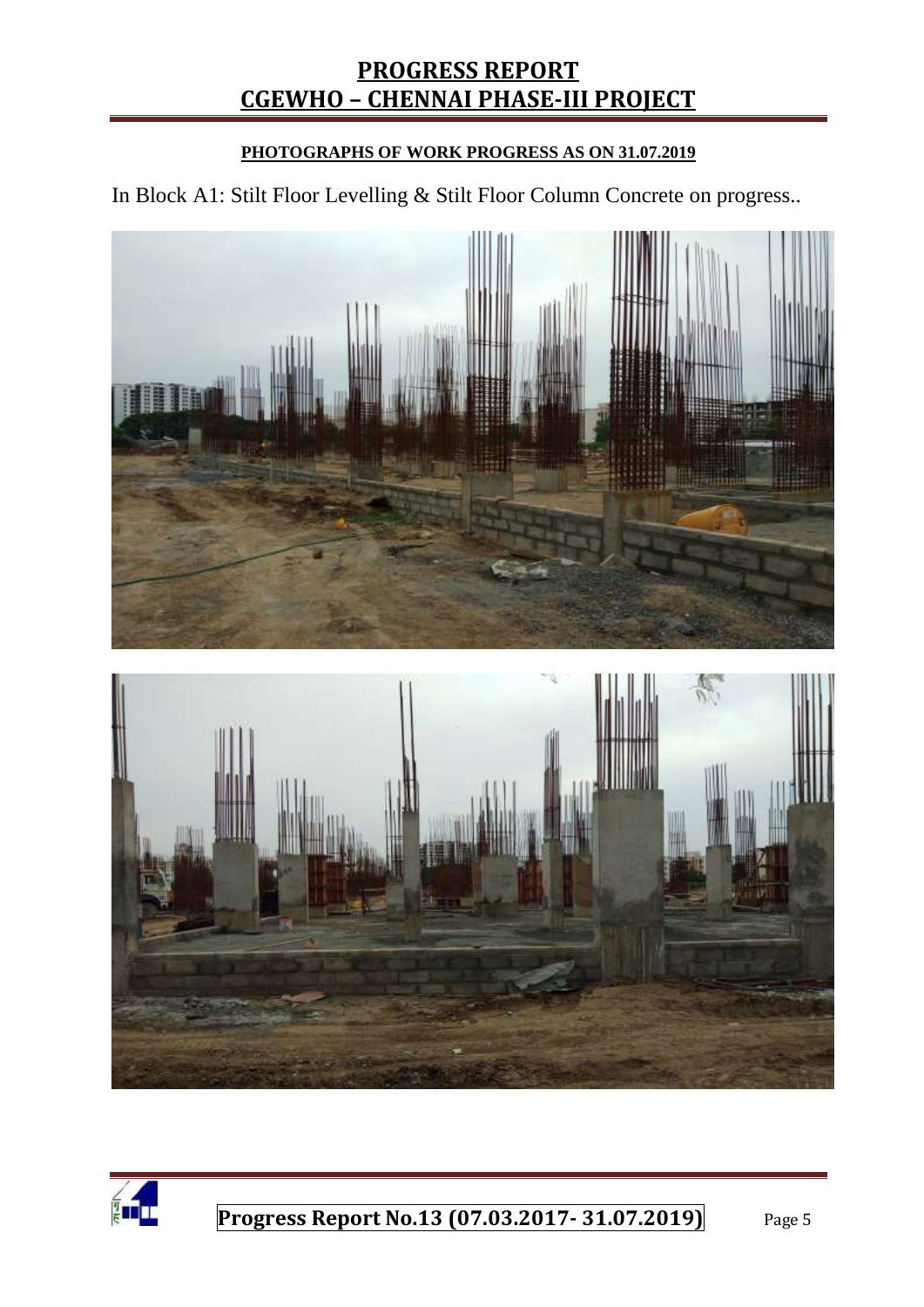In Block A2 : Pile Cap & Plinth beam Work Completed and Earthwork Backfilling on progress.





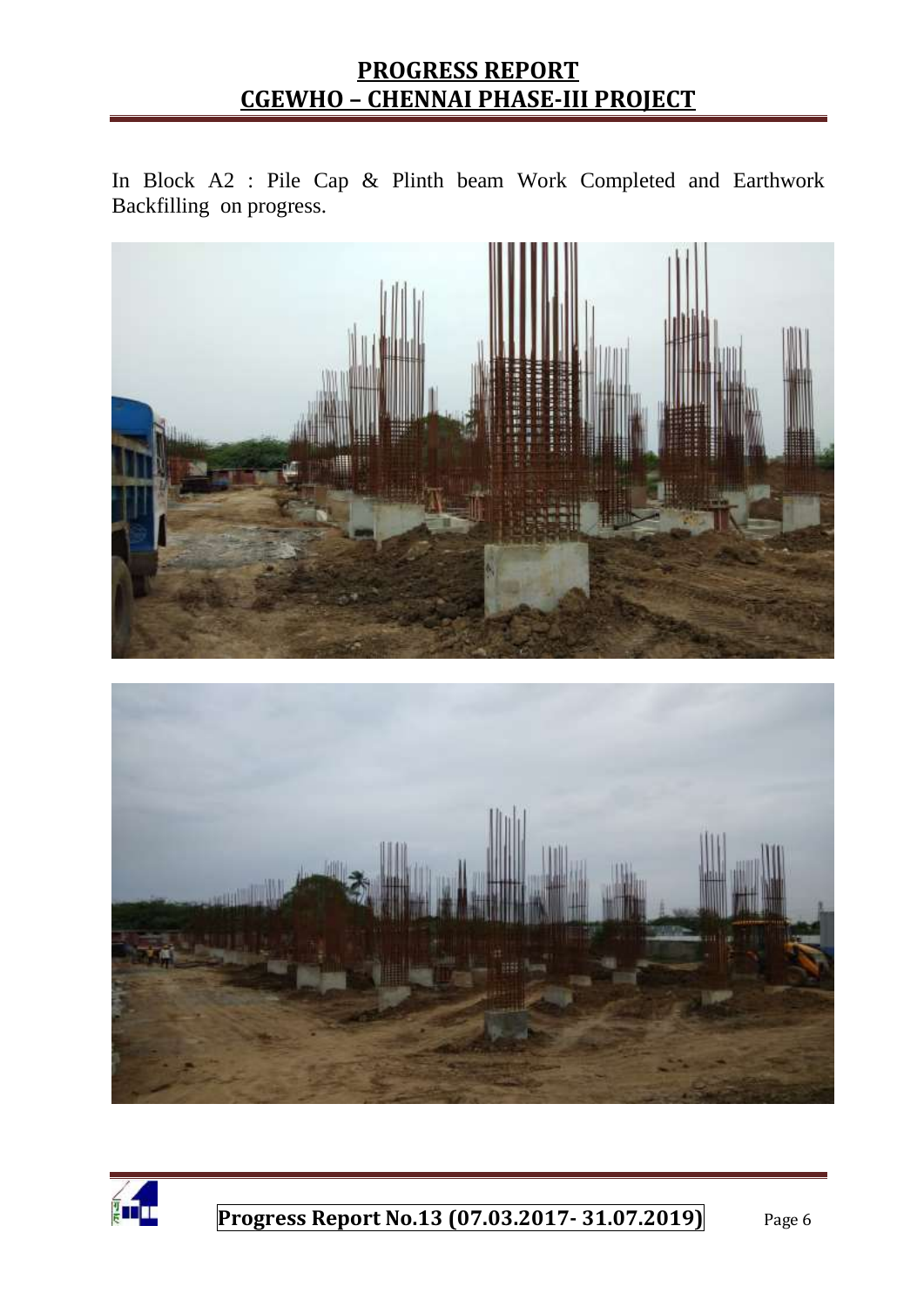In Block B1: Sixth Floor level slab Shuttering work on progress.





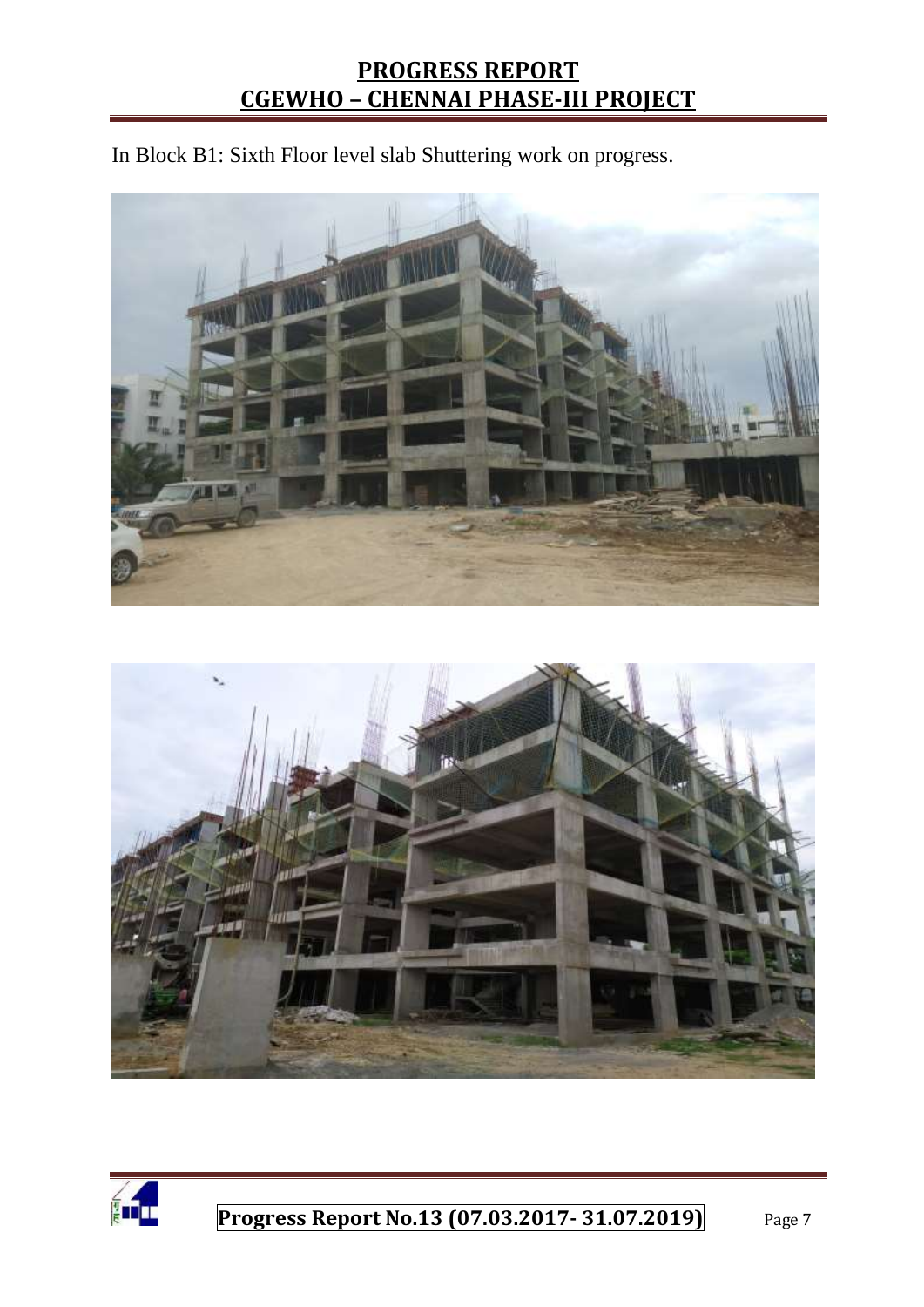In Block B2: First Floor First Half Slab Concreted completed.





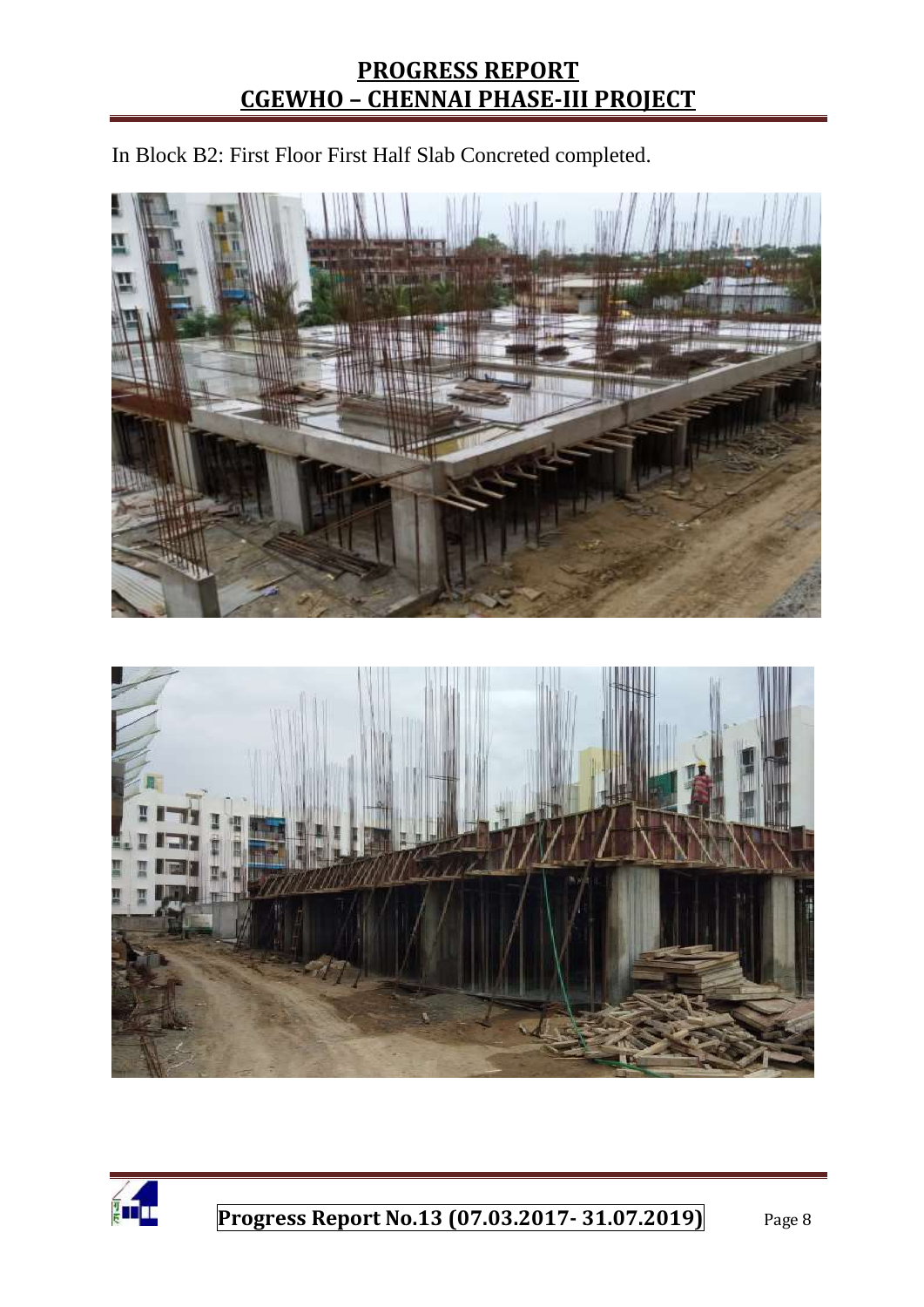In Block C1: Sixth Floor level slab shuttering work on progress.





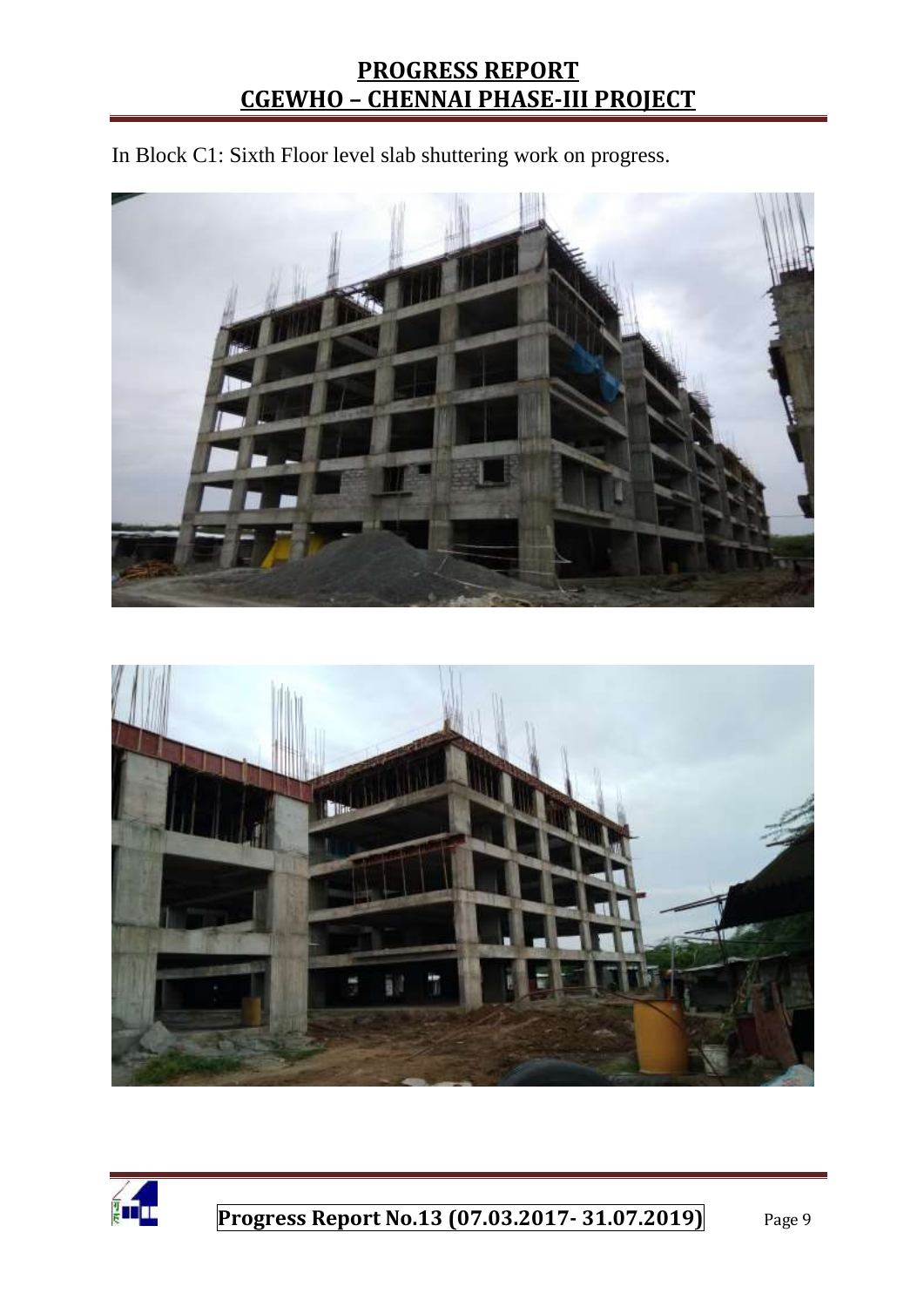In Block C2: Third Floor level First Half Concrete Complete & Second Half Shuttering complete. Shuttering & Bar bending work on progress for First Half of Fourth Floor level slab.





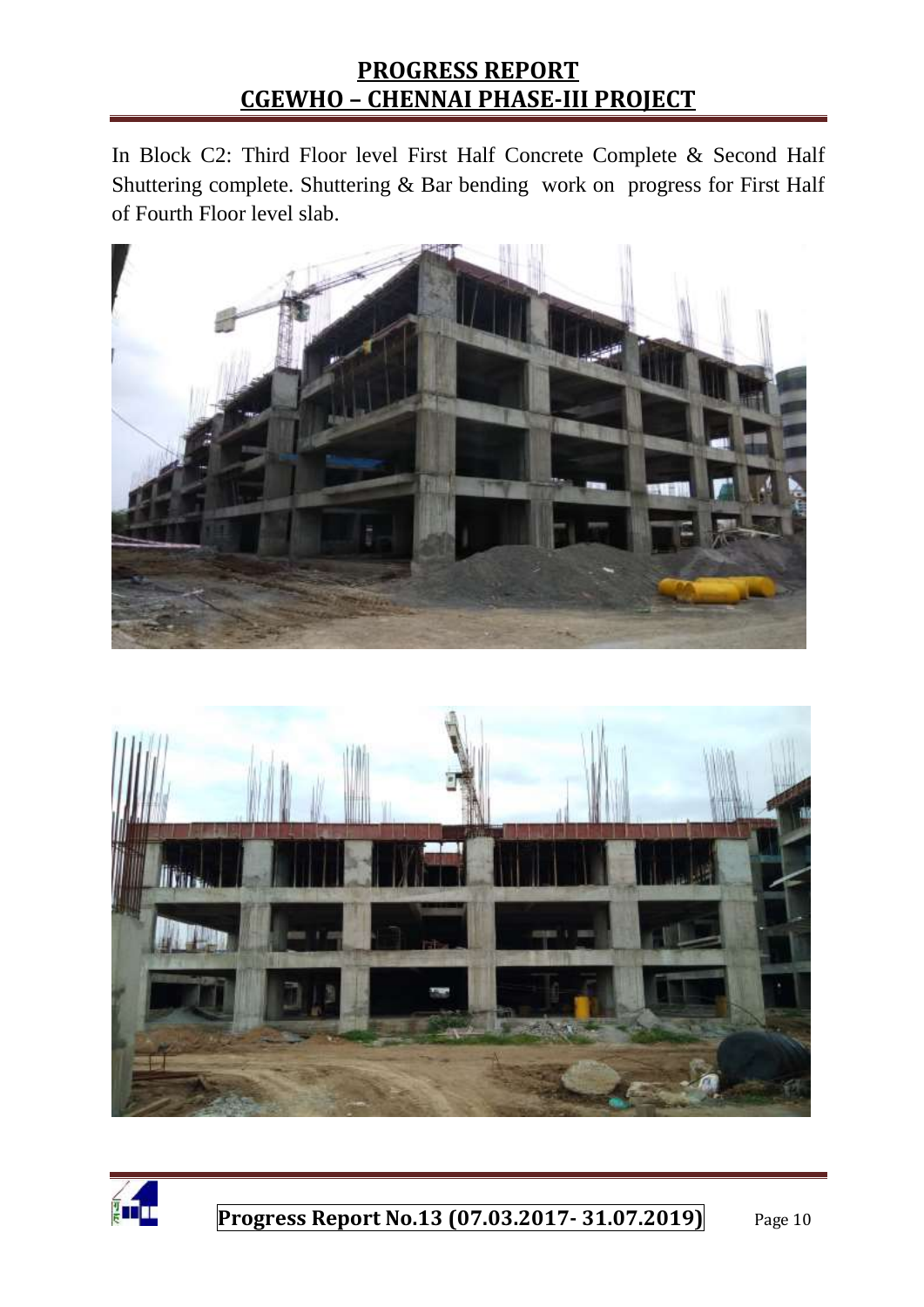In Block C3: First Floor level Columns 50% completed & balance work on progress.



In Block D1: Pile Cap Works Complete. Short Column work and Earthwork backfilling for on Progress.



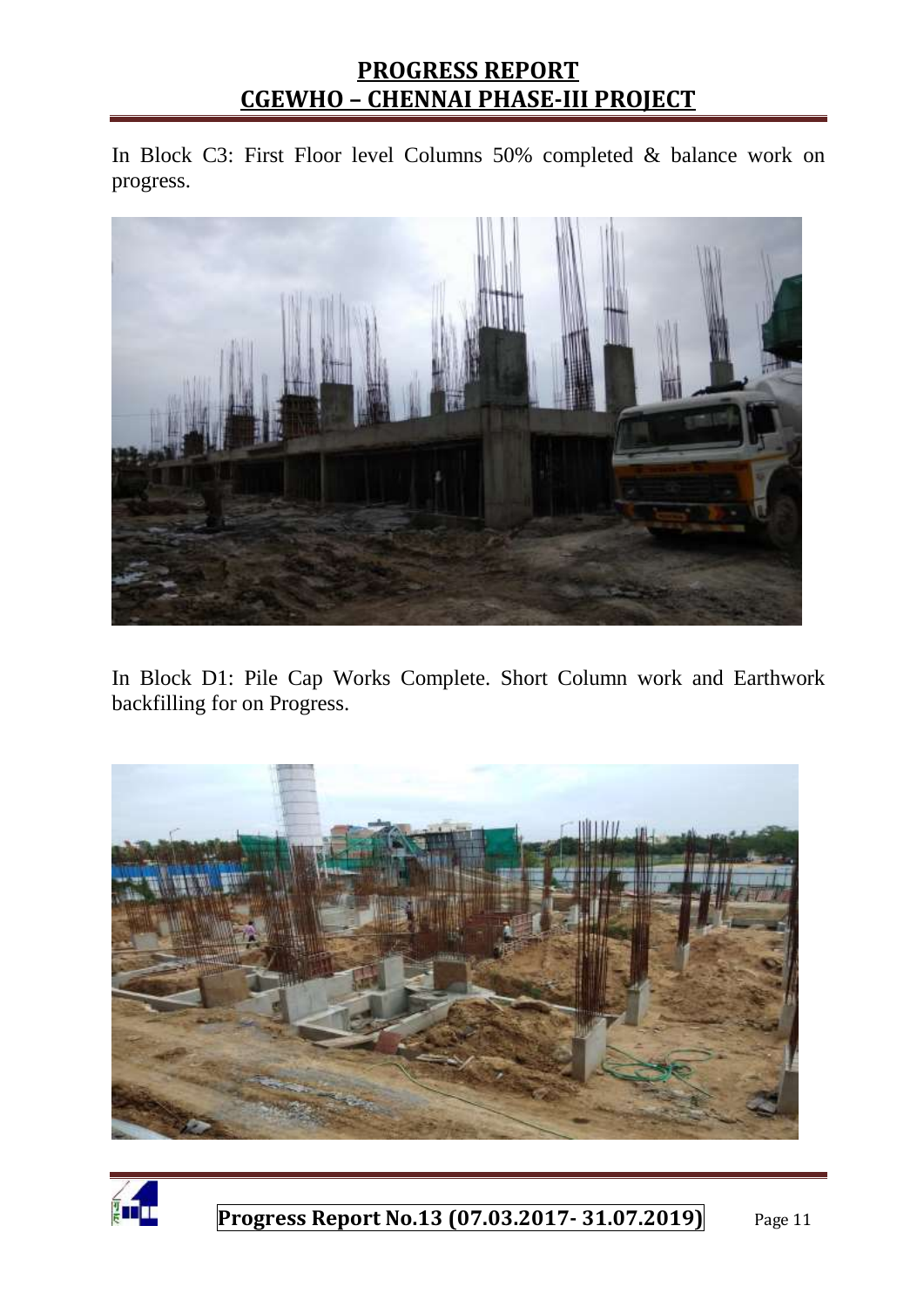In Block D2 : Fourth floor level slab Completed. Fifth floor level Slab Shuttering on progress.





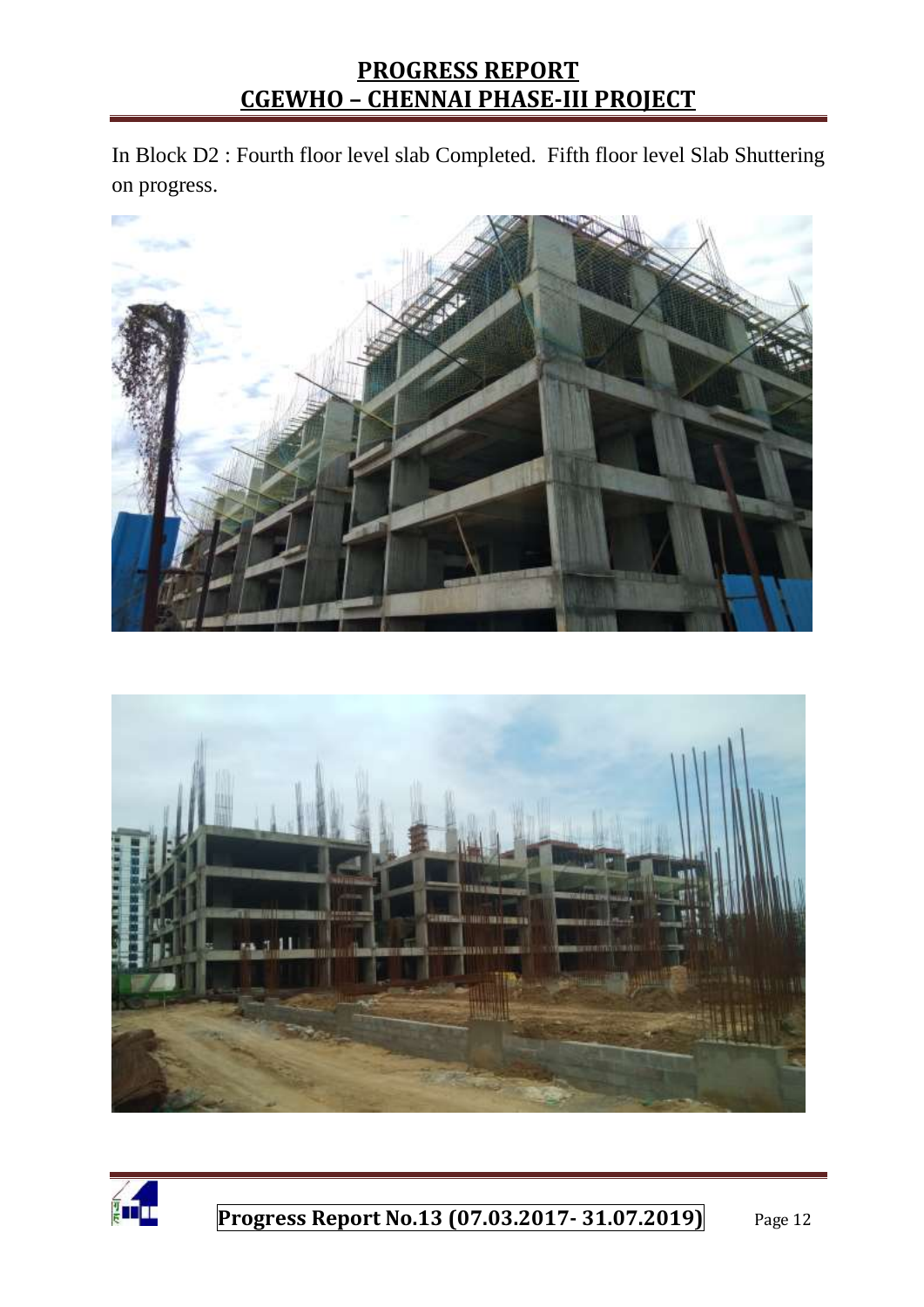In Block D3: Second floor Level Slab Concrete 100% Completed. Third Floor level Slab First Half Completed.





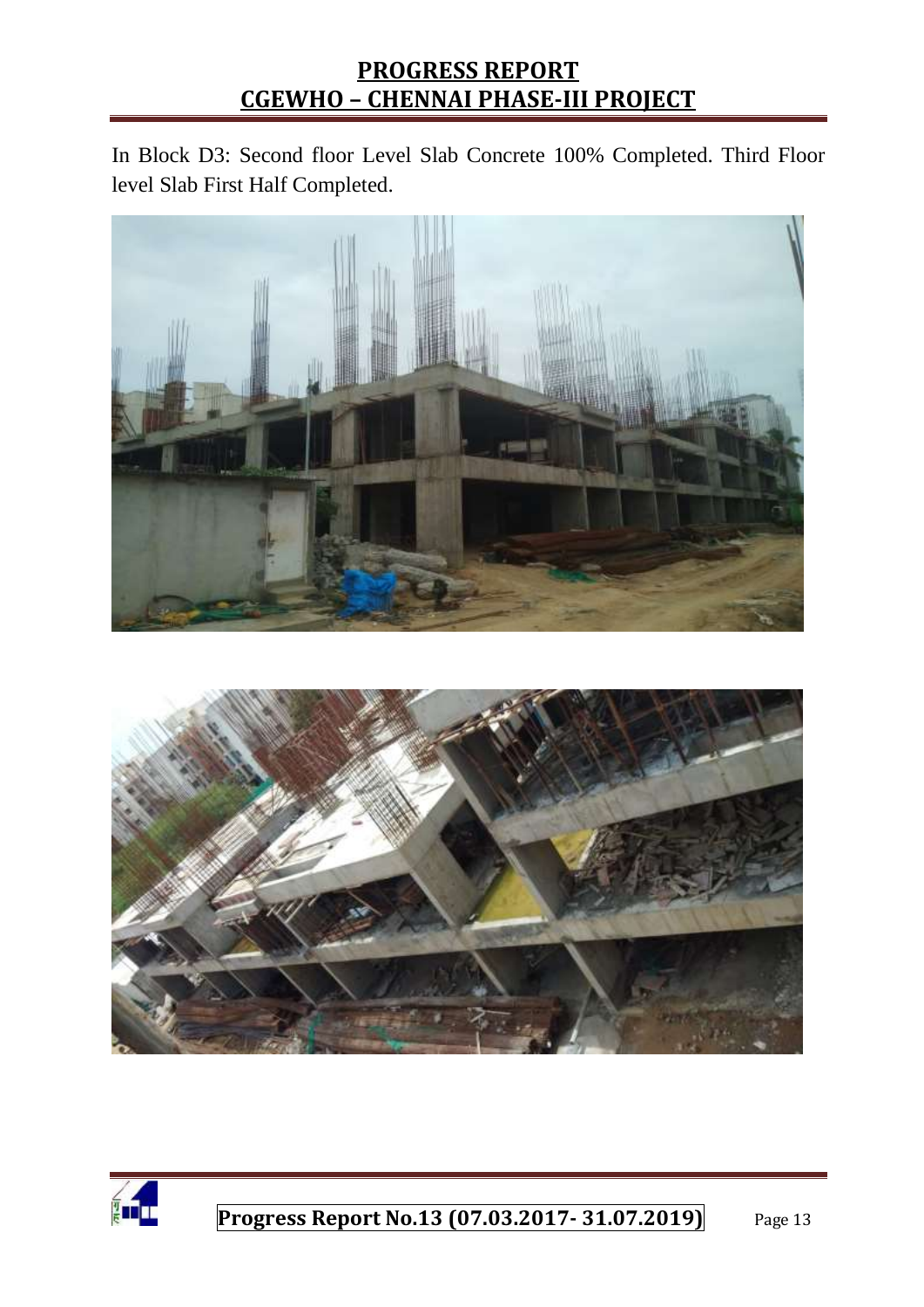In Community Hall : Pile cap Concrete casting completed. Stilt floor Column work on progress.





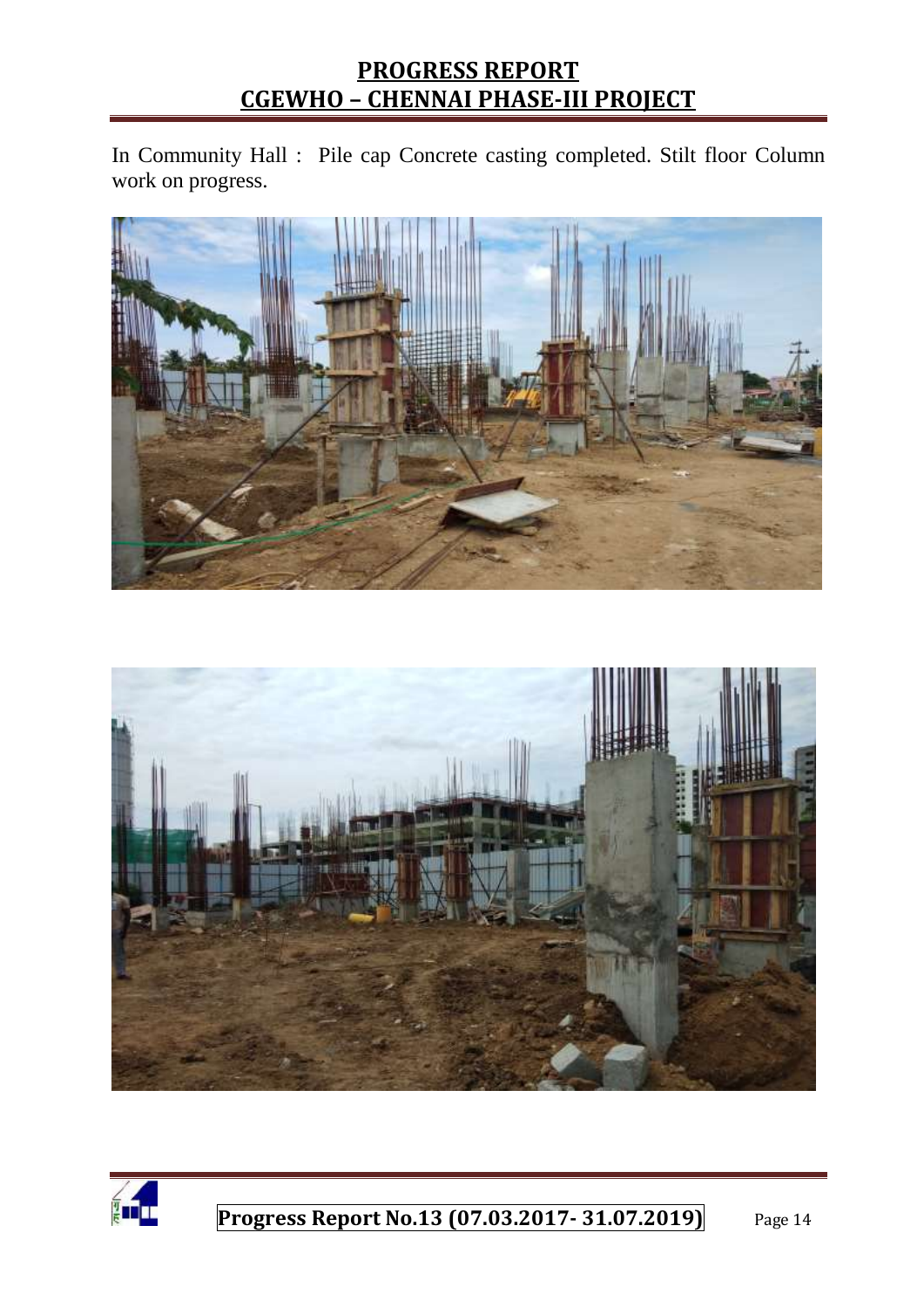#### **QUALITY CONTROL**

#### **DURING CONSTRUCTION FOLLOWING QUALITY CONTROL TESTS CONDUCTED AT SITE:**

| Sl.No.         | Materials                                                       | Source from                            | Test<br>Done  | Result                           |  |
|----------------|-----------------------------------------------------------------|----------------------------------------|---------------|----------------------------------|--|
| $\mathbf{1}$   | M-Sand                                                          | Sriperambathur,<br>Kanchipuran<br>(Dt) | Each<br>Truck | Sieve Analysis<br>& Silt content |  |
| $\overline{2}$ | Coarse Aggregate<br>(20mm)                                      | Sriperambathur,<br>Kanchipuran<br>(Dt) | Each<br>Truck | Sieve Analysis                   |  |
| 3              | Coarse Aggregate<br>(12mm)                                      | Sriperambathur,<br>Kanchipuran<br>(Dt) | Each<br>Truck | Sieve Analysis                   |  |
| $\overline{4}$ | Cement                                                          | Third party testing is being done.     |               |                                  |  |
| 5              | <b>Steel</b>                                                    | Third party testing is being done.     |               |                                  |  |
| 6              | Pile Integrity                                                  | Third party testing is being done.     |               |                                  |  |
| 7              | Soil Compaction                                                 | Third party testing is being done.     |               |                                  |  |
| 8              | RCC cubes are being tested and Register is being maintained.    |                                        |               |                                  |  |
| 9              | Slump test conducted at site to insure workability if concrete. |                                        |               |                                  |  |

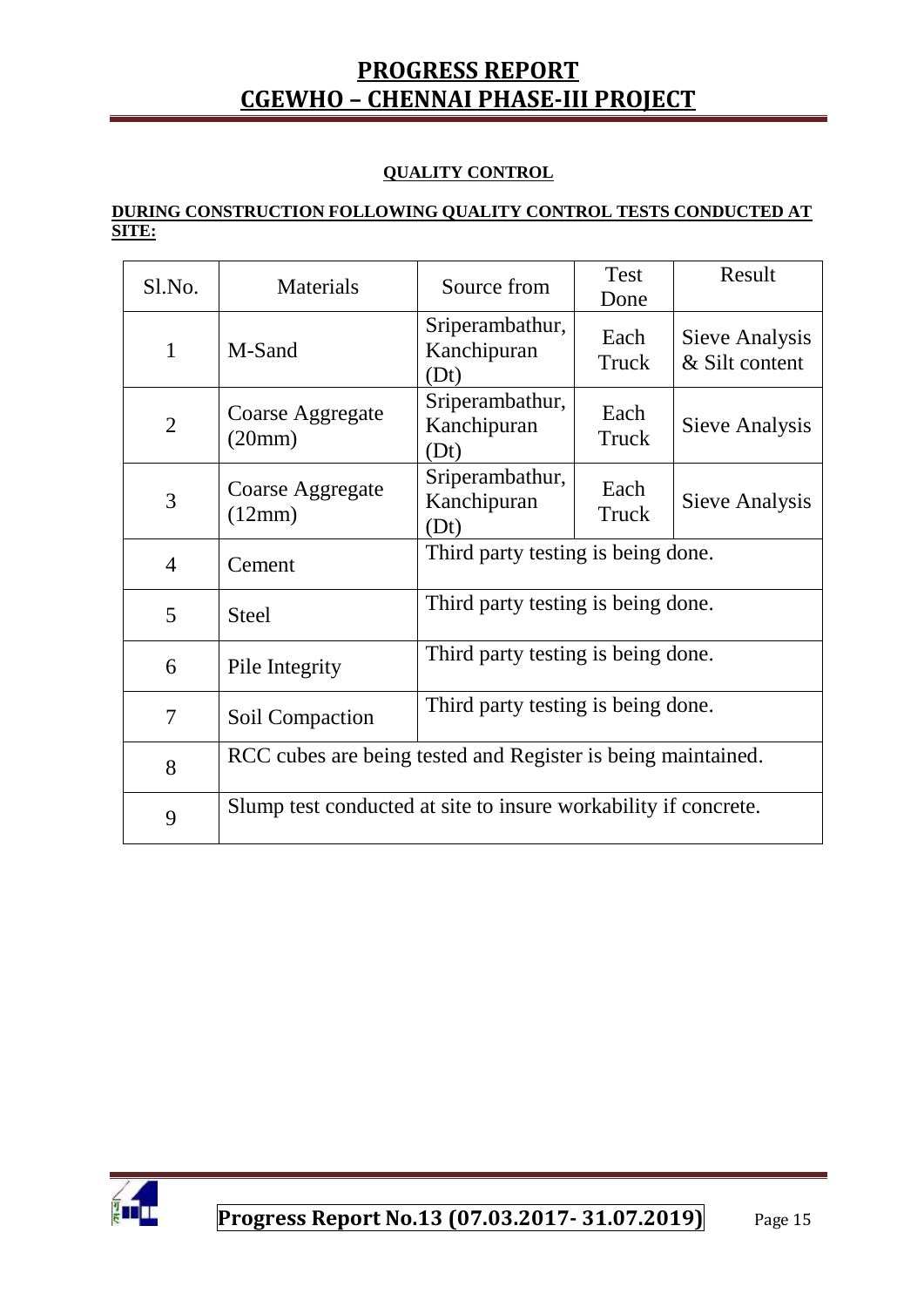#### **PHOTOGRAPH OF QUALITY CONTROL AT SITE**

### **Concrete Cube Compressive Strength Testing**



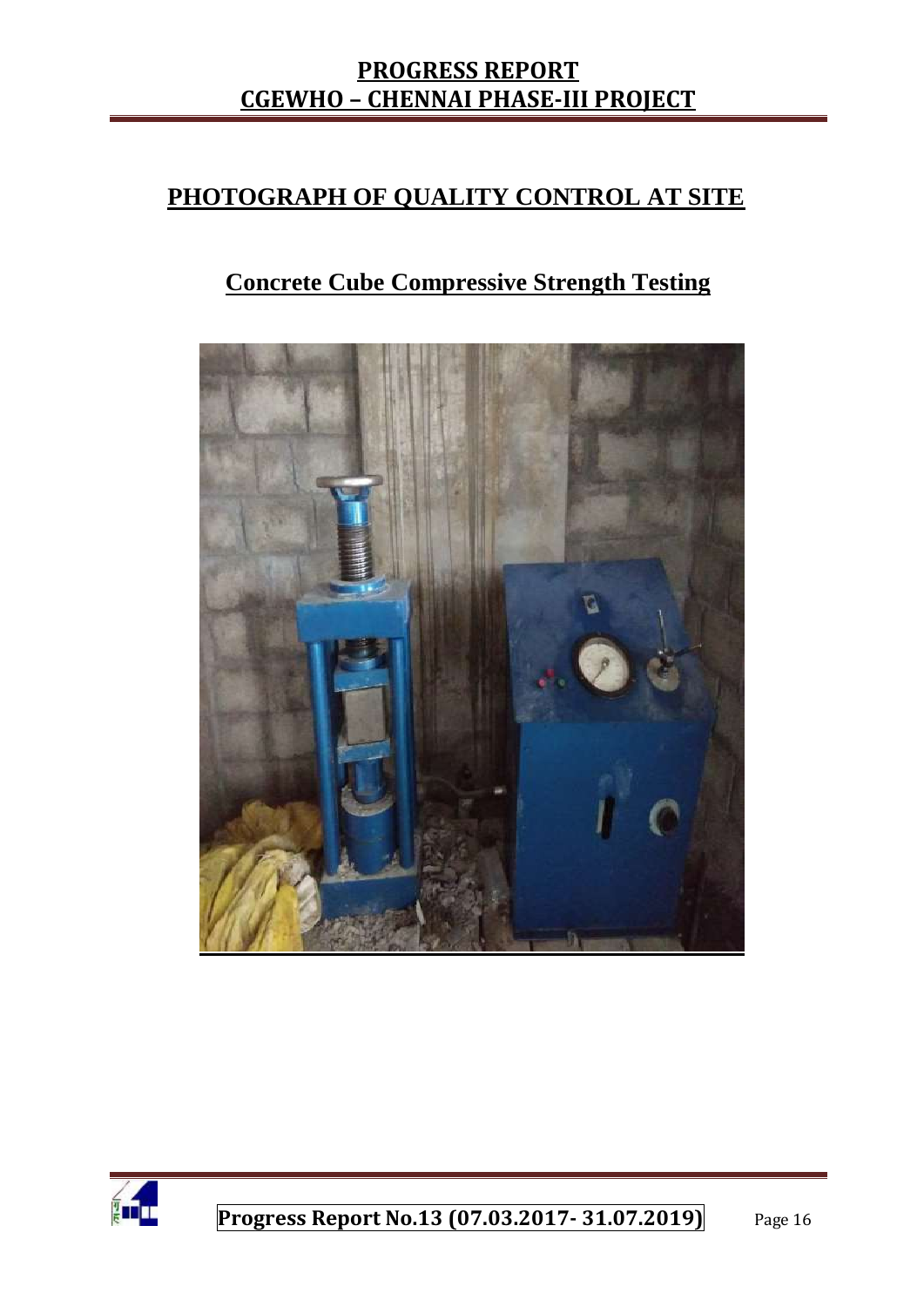# **20mm & 12mm Aggregate Sieve Analysis Testing**